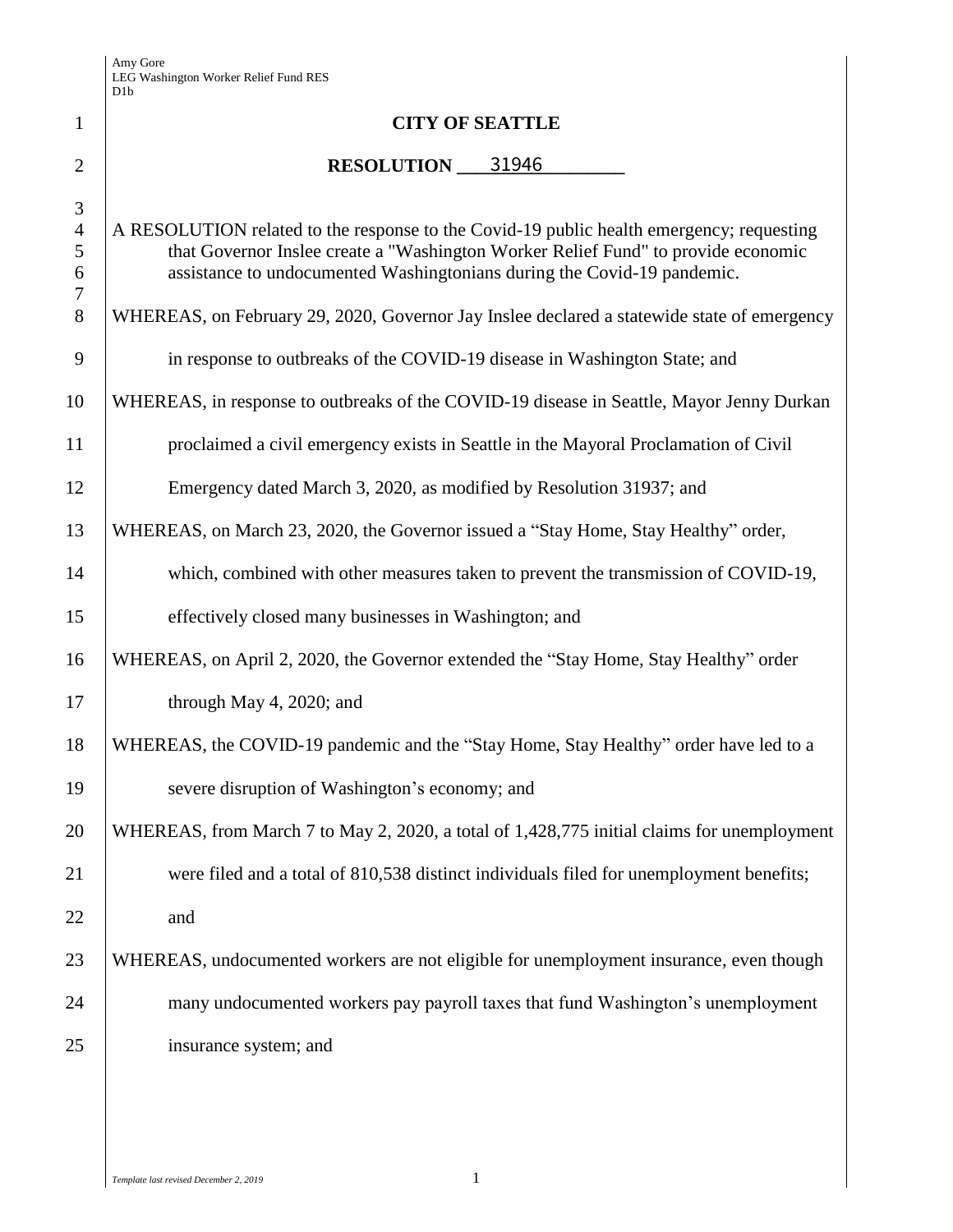| $\mathbf{1}$   | WHEREAS, the federal government has provided over \$2 trillion dollars toward COVID-19     |
|----------------|--------------------------------------------------------------------------------------------|
| $\overline{2}$ | relief funds; and                                                                          |
| 3              | WHEREAS, undocumented workers are not eligible for federal COVID-19 relief funds; and      |
| $\overline{4}$ | WHEREAS, according to the American Immigration Council, over 250,000 undocumented          |
| 5              | immigrants live in Washington and undocumented workers comprise five percent of the        |
| 6              | state's labor force; and                                                                   |
| $\overline{7}$ | WHEREAS, according to the American Immigration Council, over 130,326 children in           |
| $8\,$          | Washington are U.S. citizens living with at least one undocumented family member; and      |
| 9              | WHEREAS, according to the Institute on Taxation and Economic Policy, undocumented          |
| 10             | immigrants in Washington paid an estimated \$316.6 million in state and local taxes in     |
| 11             | 2014; and                                                                                  |
| 12             | WHEREAS, many undocumented workers are denied their right to state-mandated paid sick      |
| 13             | leave; and                                                                                 |
| 14             | WHEREAS, undocumented workers are particularly vulnerable to violations of their rights at |
| 15             | work, and without a viable safety net they may be forced to work without personal          |
| 16             | protective equipment (PPE), forced to work despite feeling ill, or be afraid to report     |
| 17             | working conditions that violate the stay-home orders; and                                  |
| 18             | WHEREAS, undocumented immigrants are not eligible for health insurance through the         |
| 19             | Affordable Care Act, Medicare, and many Medicaid programs and therefore must pay for       |
| 20             | medical care out of pocket; and                                                            |
| 21             | WHEREAS, as an integral and valued part of our community, undocumented persons must be     |
| 22             | supported through the health and economic crisis created by COVID-19; and                  |
|                |                                                                                            |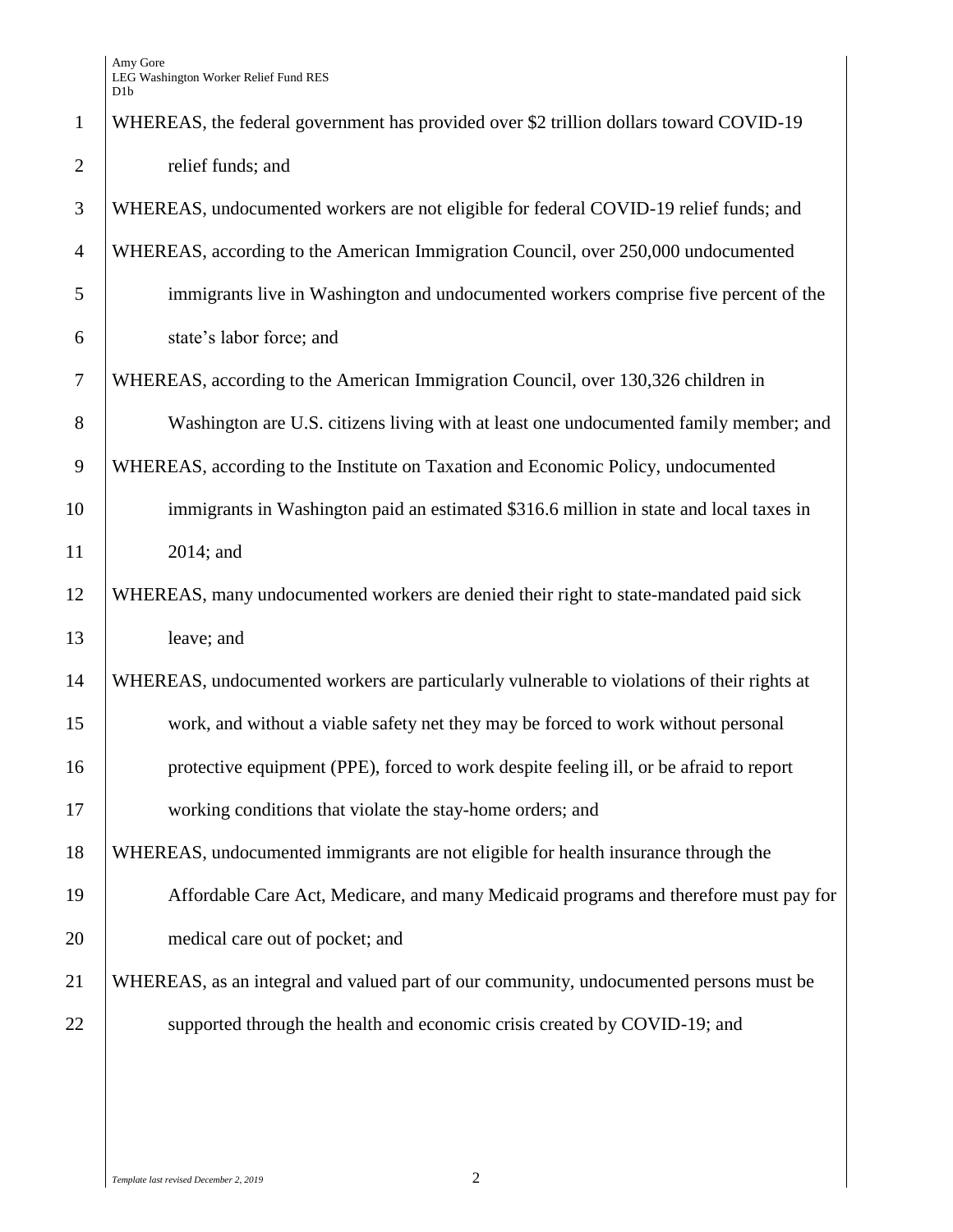| $\mathbf{1}$   | WHEREAS, over 400 organizations have signed a coalition letter demanding the creation of a            |
|----------------|-------------------------------------------------------------------------------------------------------|
| $\overline{2}$ | Washington Worker Relief Fund; NOW, THEREFORE,                                                        |
| 3              | BE IT RESOLVED BY THE CITY COUNCIL OF THE CITY OF SEATTLE, THE                                        |
| $\overline{4}$ | <b>MAYOR CONCURRING, THAT:</b>                                                                        |
| 5              | Section 1. The City Council finds and declares that:                                                  |
| 6              | A. On February 29, 2020, Governor Jay Inslee proclaimed a State of Emergency for all                  |
| $\overline{7}$ | counties throughout Washington State as a result of the confirmed person-to-person spread of          |
| $8\phantom{1}$ | COVID-19 in Washington.                                                                               |
| 9              | B. The COVID-19 disease, caused by a virus that spreads easily from person to person                  |
| 10             | and which may cause serious injury and death, has spread throughout King County and Seattle.          |
| 11             | C. On March 3, 2020, Mayor Durkan issued a Proclamation of Civil Emergency                            |
| 12             | declaring a civil emergency within Seattle based on the confirmed spread of COVID-19 in King          |
| 13             | County and resulting deaths.                                                                          |
| 14             | D. In recognition of the danger that hospitals may become overwhelmed with COVID-19                   |
| 15             | patients unless the spread of the disease is slowed, on March 23, 2020, Governor Inslee imposed       |
| 16             | a stay-home order throughout Washington, prohibiting all people in the State from leaving their       |
| 17             | homes or participating in gatherings with only limited exceptions for participating in essential      |
| 18             | activities or essential business services. The order is currently in effect through May 4, 2020.      |
| 19             | E. The Governor's Proclamation 20-28 prohibits agencies from taking action (as defined                |
| 20             | in RCW 42.30.020), unless the matter is $(1)$ necessary and routine; or $(2)$ necessary to respond to |
| 21             | the COVID-19 public health emergency.                                                                 |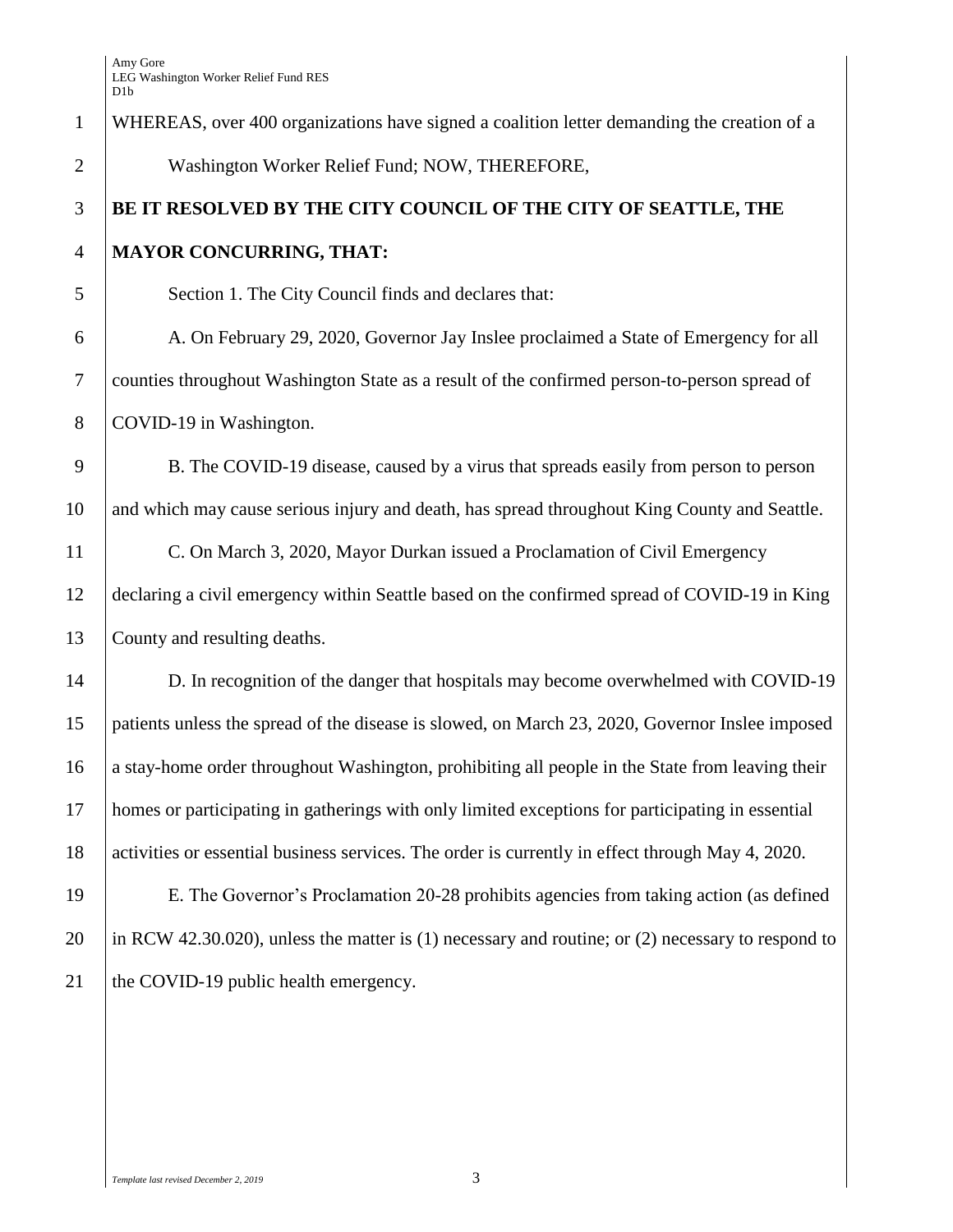Amy Gore LEG Washington Worker Relief Fund RES

|                          | D <sub>1</sub> b |
|--------------------------|------------------|
| I                        | F. Th            |
| $\overline{ }$           | because this     |
| ξ                        | COVID-19 6       |
| l                        | Secti            |
| 5                        | Legislature t    |
| 5                        | A.C              |
| 7                        | million, to b    |
| ξ                        | assistance to    |
| )                        | B.W              |
| $\overline{\mathcal{E}}$ | lose their job   |
| l                        | undocument       |
| $\overline{\phantom{a}}$ | Washington       |
| ξ                        | Secti            |
| l                        | deliver copie    |

his legislation is necessary to respond to the COVID-19 public health emergency 2 because this legislation urges the governor to provide economic relief to those impacted by the  $\alpha$ <sup>3</sup> emergency and who cannot access many of the existing COVID-19 relief funds. 4 Section 2. The Seattle City Council urges Governor Inslee and the Washington State 5 Legislature to: 6 A. Create a "Washington Worker Relief Fund" with an initial allocation of at least \$100 e administered by community-based organizations to provide emergency economic 8 assistance to undocumented Washingtonians during the COVID-19 pandemic; and, 9 B. Work to create a system that will provide wage replacement protection to workers who

10 lose their jobs and are excluded from the current unemployment insurance system, including 11 undocumented immigrants, to protect public health and support workers and their families during 12 Washington's economic recovery.

13 Section 3. The City Council requests that the Office of Intergovernmental Relations 14 deliver copies of this resolution, upon adoption, to Governor Jay Inslee and caucus leadership.